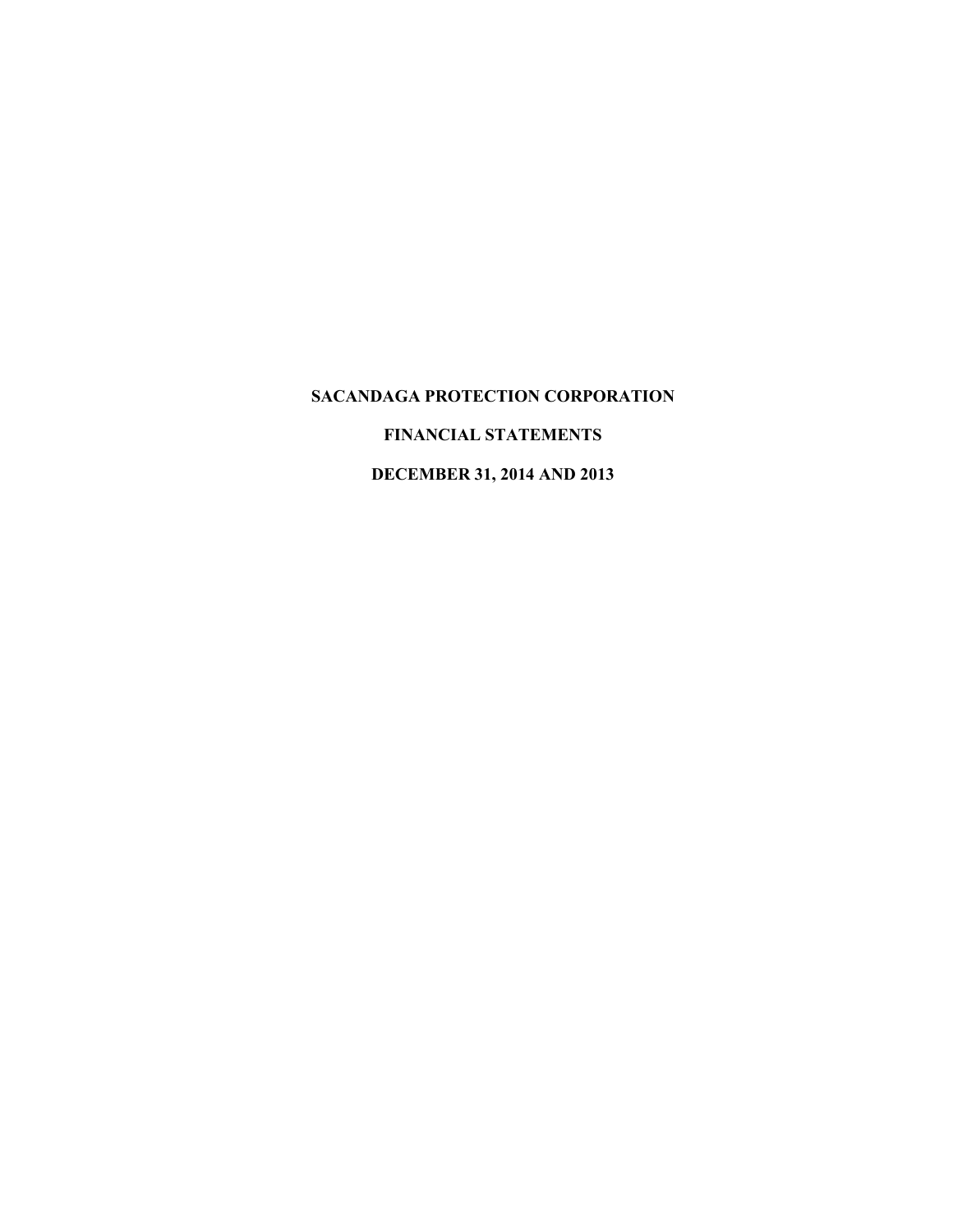## **C O N T E N T S**

### **PAGES**

### **FINANCIAL STATEMENTS**

| $5 - 6$ |
|---------|

### **OTHER FINANCIAL INFORMATION**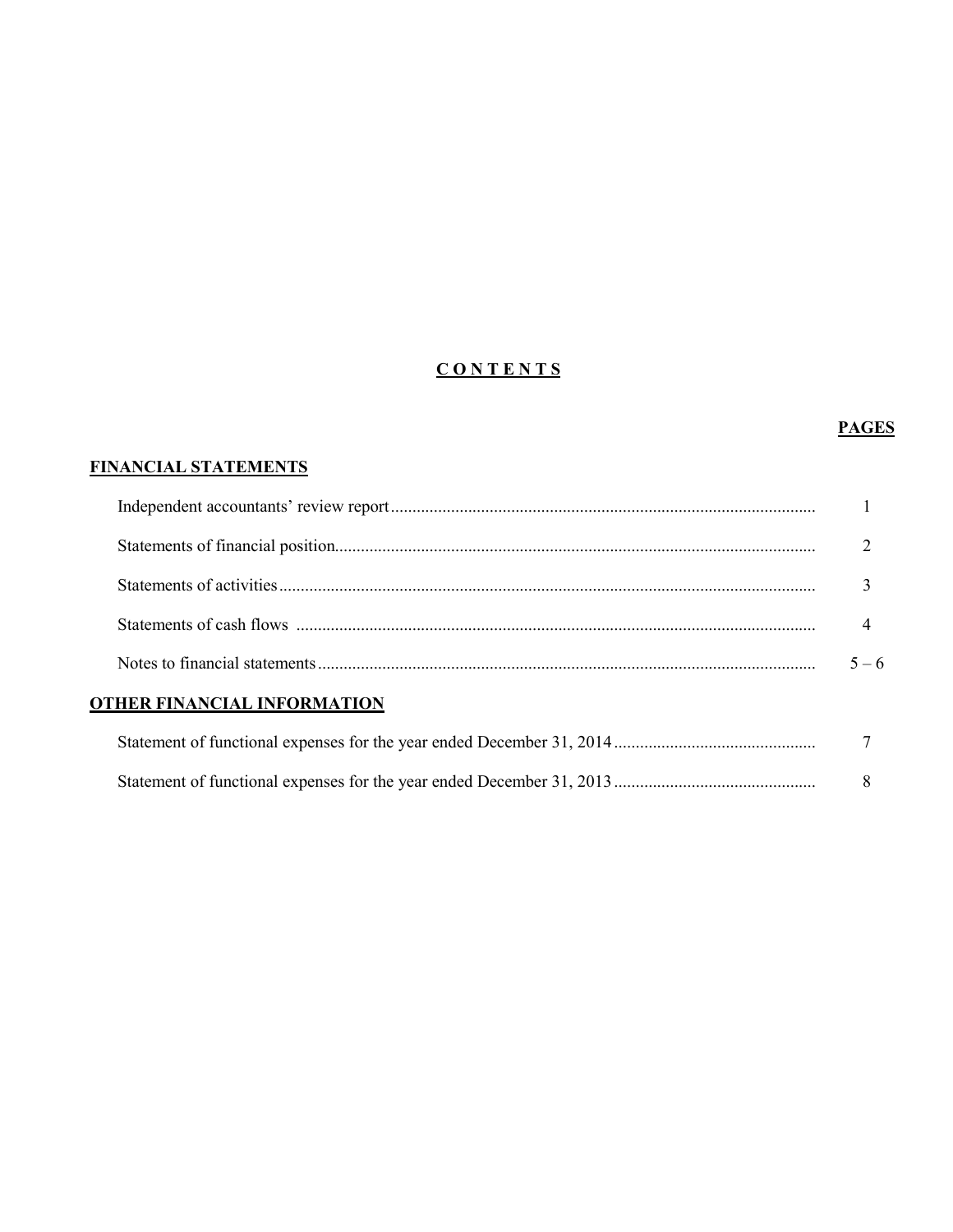

#### **INDEPENDENT ACCOUNTANTS' REVIEW REPORT**

To the Board of Directors Sacandaga Protection Corporation Mayfield, New York

We have reviewed the accompanying statements of financial position of Sacandaga Protection Corporation (the Corporation), a nonprofit organization, as of December 31, 2014 and 2013, and the related statements of activities and cash flows for the years then ended. A review includes primarily applying analytical procedures to management's financial data and making inquiries of Corporation management. A review is substantially less in scope than an audit, the objective of which is the expression of an opinion regarding the financial statements as a whole. Accordingly, we do not express such an opinion.

Management is responsible for the preparation and fair presentation of the financial statements in accordance with accounting principles generally accepted in the United States of America and for designing, implementing, and maintaining internal control relevant to the preparation and fair presentation of the financial statements.

Our responsibility is to conduct the review in accordance with Statements on Standards for Accounting and Review Services issued by the American Institute of Certified Public Accountants. Those standards require us to perform procedures to obtain limited assurance that there are no material modifications that should be made to the financial statements. We believe that the results of our procedures provide a reasonable basis for our report.

Based on our reviews, we are not aware of any material modifications that should be made to the accompanying financial statements in order for them to be in conformity with accounting principles generally accepted in the United States of America.

Our reviews were made for the purpose of expressing limited assurance that there are no material modifications that should be made to the financial statements in order for them to be in conformity with generally accepted accounting principles. The data included in the Other Financial Information section is presented only for supplementary analysis purposes and is not a required part of the basic financial statements. Such information has been subjected to the inquiry and analytical procedures applied in the review of the financial statements, and we are not aware of any material modifications that should be made thereto.

# WEST & COMPANY CPAS PC

Gloversville, New York April 27, 2015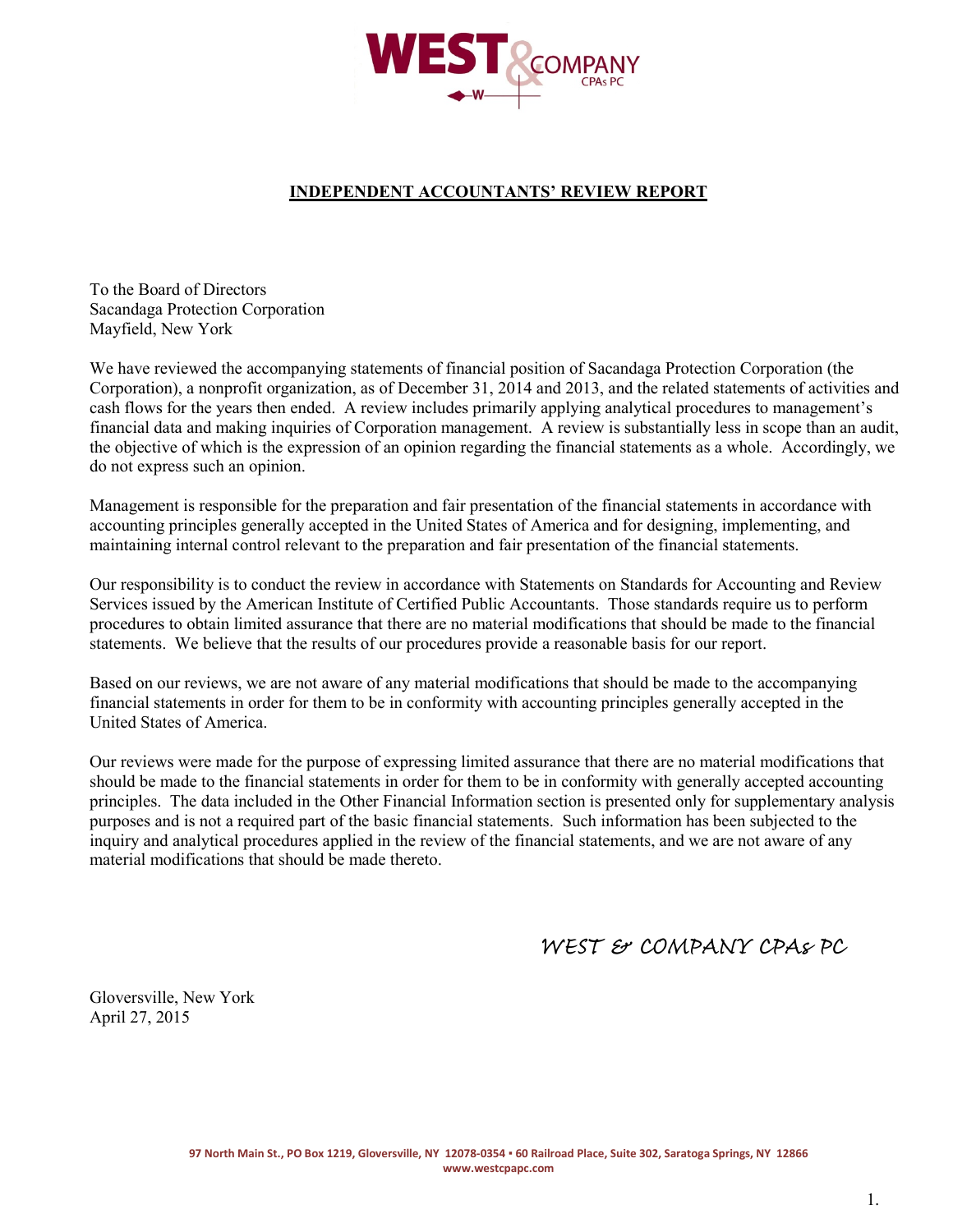### **STATEMENTS OF FINANCIAL POSITION**

### **DECEMBER 31, 2014 AND 2013**

| - ASSETS -                                                                        |               | 2014          |                           | 2013          |  |
|-----------------------------------------------------------------------------------|---------------|---------------|---------------------------|---------------|--|
| <b>CURRENT ASSETS:</b><br>Cash and cash equivalents<br>Prepaid expenses           | \$            | 74,841<br>143 | \$                        | 95,596<br>926 |  |
| <b>Total current assets</b>                                                       |               | 74,984        |                           | 96,522        |  |
| <b>TOTAL ASSETS</b>                                                               |               | 74,984        | \$                        | 96,522        |  |
| - LIABILITIES AND NET ASSETS -<br><b>CURRENT LIABILITIES:</b><br>Accounts payable | $\mathcal{S}$ | 717           | $\boldsymbol{\mathsf{S}}$ | 50            |  |
| <b>Total liabilities</b>                                                          |               | 717           |                           | 50            |  |
| <b>NET ASSETS:</b><br>Unrestricted net assets                                     |               | 74,267        |                           | 96,472        |  |
| <b>Total net assets</b>                                                           |               | 74,267        |                           | 96,472        |  |
| <b>TOTAL LIABILITIES AND NET ASSETS</b>                                           | \$            | 74,984        | \$                        | 96,522        |  |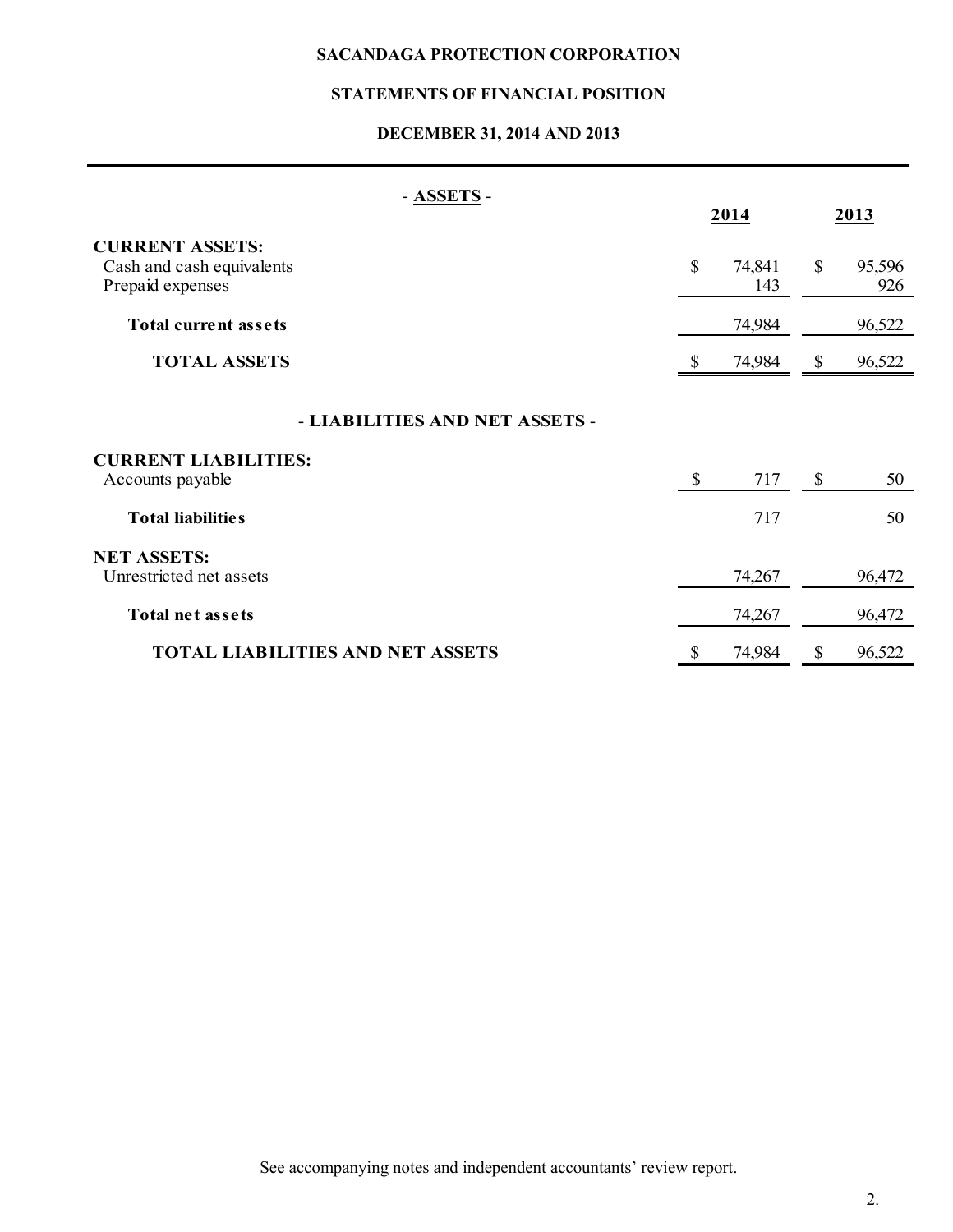## **STATEMENTS OF ACTIVITIES**

### **YEARS ENDED DECEMBER 31, 2014 AND 2013**

|                                                                      | 2014 |               | 2013 |               |
|----------------------------------------------------------------------|------|---------------|------|---------------|
| <b>UNRESTRICTED NET ASSETS:</b><br><b>Revenues:</b><br>Contributions | \$   | 59,083        | \$   | 61,157        |
| <b>Total revenues</b>                                                |      | 59,083        |      | 61,157        |
| <b>Expenses:</b><br>Program services<br>General and administrative   |      | 80,314<br>974 |      | 58,381<br>912 |
| <b>Total expenses</b>                                                |      | 81,288        |      | 59,293        |
| <b>CHANGE IN UNRESTRICTED NET ASSETS</b>                             |      | (22,205)      |      | 1,864         |
| <b>NET ASSETS - BEGINNING OF YEAR</b>                                |      | 96,472        |      | 94,608        |
| <b>NET ASSETS - END OF YEAR</b>                                      | \$   | 74,267        | \$   | 96,472        |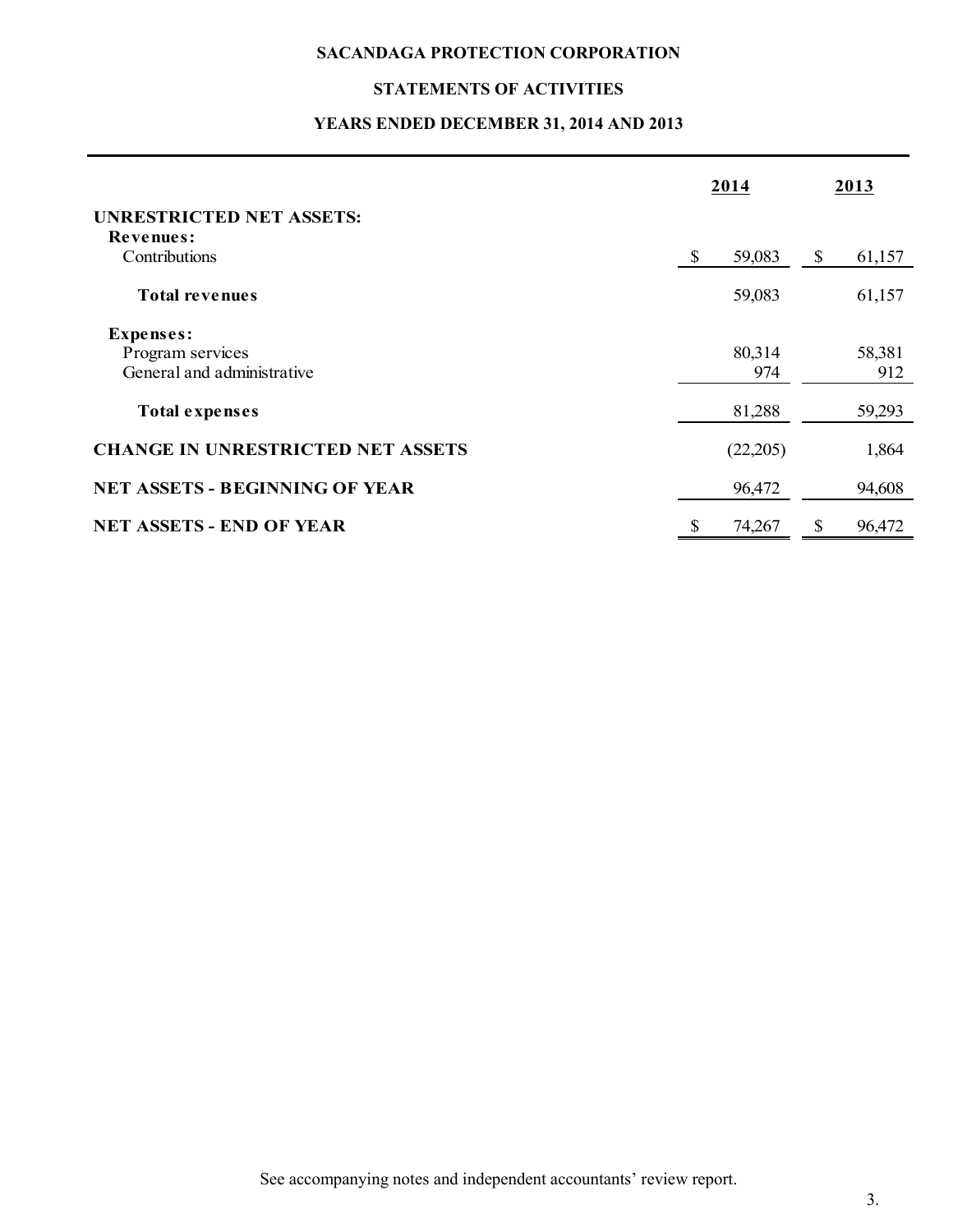### **STATEMENTS OF CASH FLOWS**

### **YEARS ENDED DECEMBER 31, 2014 AND 2013**

|                                                                                                                                                                      |    | 2014     |    | 2013    |  |
|----------------------------------------------------------------------------------------------------------------------------------------------------------------------|----|----------|----|---------|--|
| <b>CASH FLOWS FROM OPERATING ACTIVITIES:</b><br>Change in net assets<br>Adjustments to reconcile change in net assets to net cash<br>(used) by operating activities: | \$ | (22,205) | \$ | 1,864   |  |
| (Increase) decrease in:<br>Prepaid expenses<br>Increase (decrease) in:                                                                                               |    | 783      |    | (31)    |  |
| Accounts payable                                                                                                                                                     |    | 667      |    | (3,385) |  |
| Net cash (used) by operating activities                                                                                                                              |    | (20,755) |    | (1,552) |  |
| NET (DECREASE) IN CASH AND CASH EQUIVALENTS                                                                                                                          |    | (20,755) |    | (1,552) |  |
| <b>CASH AND CASH EQUIVALENTS - BEGINNING</b>                                                                                                                         |    | 95,596   |    | 97,148  |  |
| <b>CASH AND CASH EQUIVALENTS - ENDING</b>                                                                                                                            | \$ | 74,841   | \$ | 95,596  |  |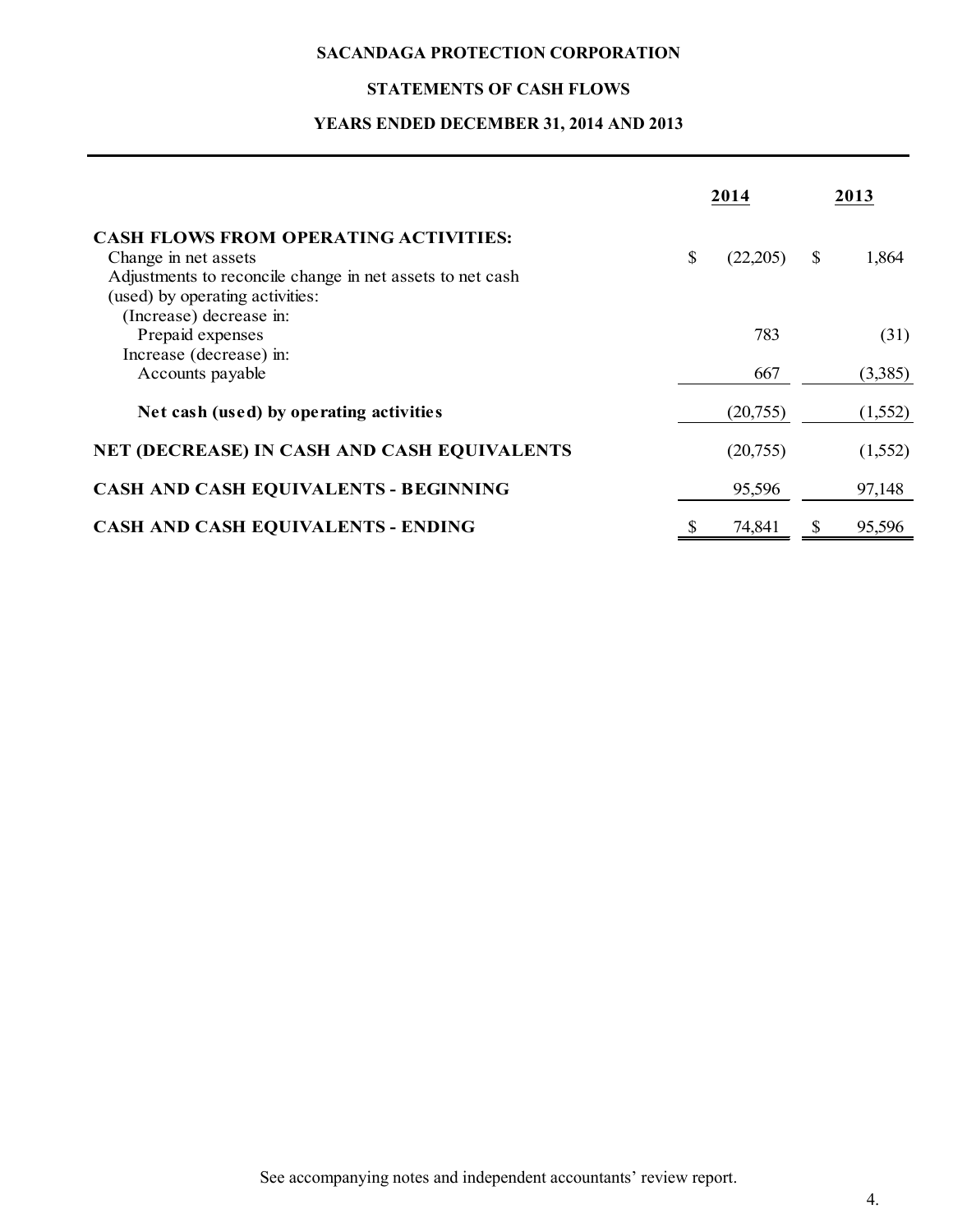#### **NOTES TO FINANCIAL STATEMENTS**

#### **DECEMBER 31, 2014 AND 2013**

#### **NOTE 1 – SUMMARY OF SIGNIFICANT ACCOUNTING POLICIES**

#### **Organization and Nature of Activities**

Sacandaga Protection Corporation was formed in August, 2009, to develop and promote strategies to protect the environmental, economic and legal interests of Sacandaga Lake users, permit holders and property taxpayers.

#### **Financial Statement Presentation**

As required by FASB ASC 958, the Corporation is required to report information regarding its financial position and activities based on the existence or absence of donor-imposed restrictions according to three classes of net assets: unrestricted net assets, temporarily restricted net assets and permanently restricted net assets. Donorrestricted contributions whose restrictions are met within the same year as received are reflected in the accompanying financial statements as unrestricted contributions.

As of December 31, 2014 and 2013, there were no temporarily or permanently restricted net assets.

#### **Income Taxes**

The Corporation is a nonprofit organization exempt from federal income tax under Section 501(c)4 of the Internal Revenue Code. The Corporation files tax returns in the U.S. federal and New York State jurisdictions. The Corporation's returns for its years ended December 31, 2011, 2012, 2013 and 2014, are subject to U.S. federal and New York State income tax examination by tax authorities.

The Corporation follows the provisions of uncertain tax positions as addressed in FASB ASC 740. Management has determined that it currently has no uncertain tax positions or unrecognized tax benefits to report for the year ended December 31, 2014.

#### **Basis of Accounting**

The Corporation reports financial position and activities under the accrual method of accounting in accordance with generally accepted accounting principles.

#### **Cash and Cash Equivalents**

Cash and cash equivalents includes all short-term investments with an original maturity of three months or less.

#### **Expense Allocation**

The costs of providing the various programs and activities have been summarized on a functional basis in the statement of activities and in the schedule of functional expenses. Accordingly, certain costs have been allocated among the programs and supporting services benefited.

#### **Donated Services**

No amounts have been reflected in the financial statements for donated services, as they do not meet the requirements for recognition; however, a substantial number of volunteers have donated significant amounts of their time to program services.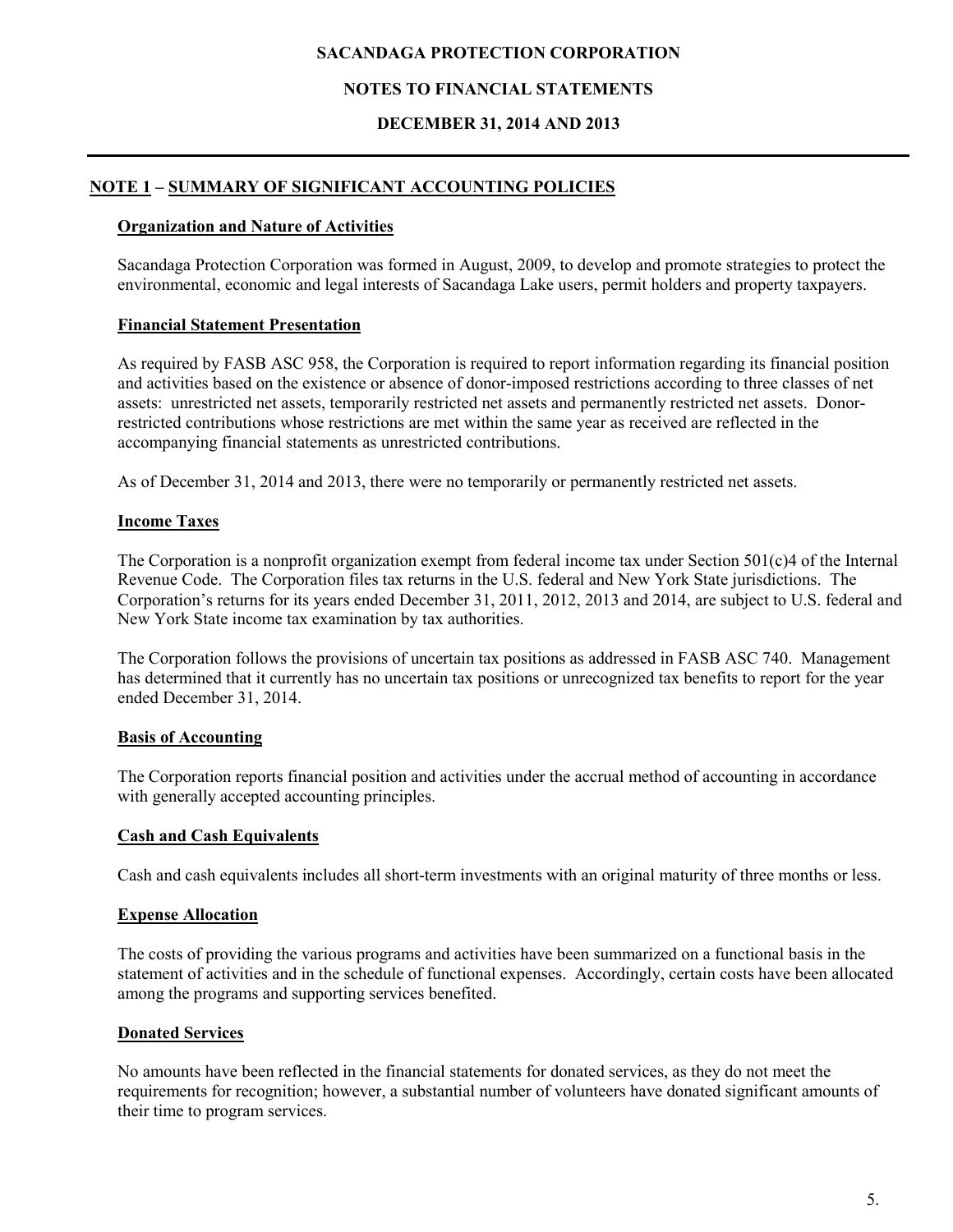#### **NOTES TO FINANCIAL STATEMENTS**

#### **DECEMBER 31, 2014 AND 2013**

#### **NOTE 1 – SUMMARY OF SIGNIFICANT ACCOUNTING POLICIES – (CONTINUED)**

#### **Contributions**

The Corporation records contributions and grants when they are received.

#### **Advertising**

Advertising costs are expensed as incurred. Advertising expense was \$-0- for the years ended December 31, 2014 and 2013.

#### **Use of Estimates**

The preparation of financial statements in conformity with generally accepted accounting principles requires management to make estimates and assumptions that can affect certain reported amounts and disclosures. Accordingly, actual results could differ from those estimates.

#### **NOTE 2 – SUBSEQUENT EVENTS**

The Corporation has evaluated subsequent events through the issuance date of the report. None were considered material to the issued financial statements.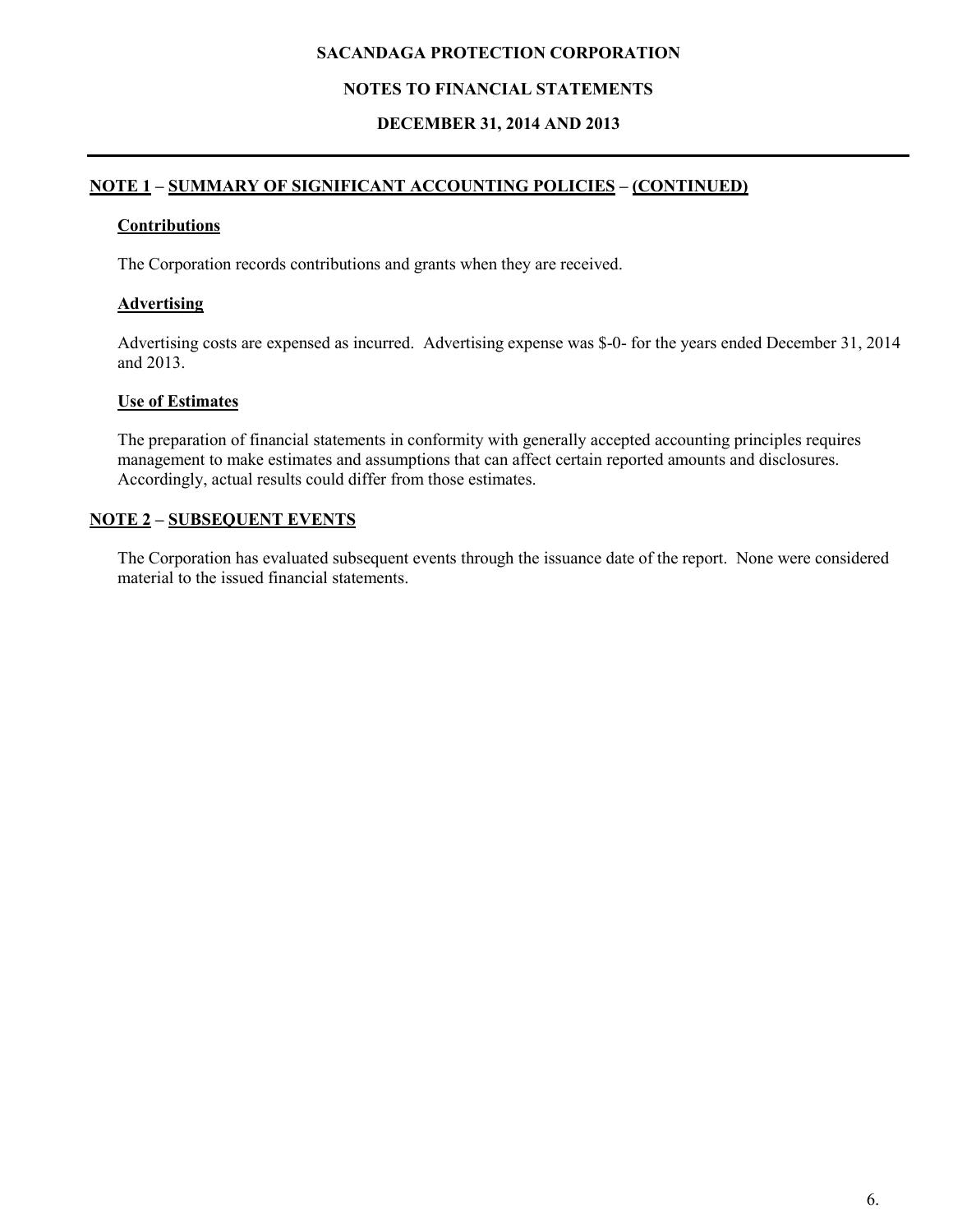## **STATEMENT OF FUNCTIONAL EXPENSES**

### **FOR THE YEAR ENDED DECEMBER 31, 2014**

|                                  | Program<br><b>Services</b> |          | General and<br><b>Administrative</b> |          | <b>Total</b> |        |
|----------------------------------|----------------------------|----------|--------------------------------------|----------|--------------|--------|
| Accounting                       | \$                         | 1,500    | \$                                   | $\theta$ | \$           | 1,500  |
| Contract services                |                            | $\theta$ |                                      | 974      |              | 974    |
| Dues                             |                            | 204      |                                      | 0        |              | 204    |
| Filing fee                       |                            | 10       |                                      | 0        |              | 10     |
| Fundraising expenses             |                            | 2,648    |                                      | 0        |              | 2,648  |
| Insurance                        |                            | 824      |                                      | 0        |              | 824    |
| Legal expenses                   |                            | 39,028   |                                      | $\theta$ |              | 39,028 |
| Lobbying expenses                |                            | 36,100   |                                      | 0        |              | 36,100 |
| <b>TOTAL FUNCTIONAL EXPENSES</b> |                            | 80,314   | \$                                   | 974      | \$           | 81,288 |